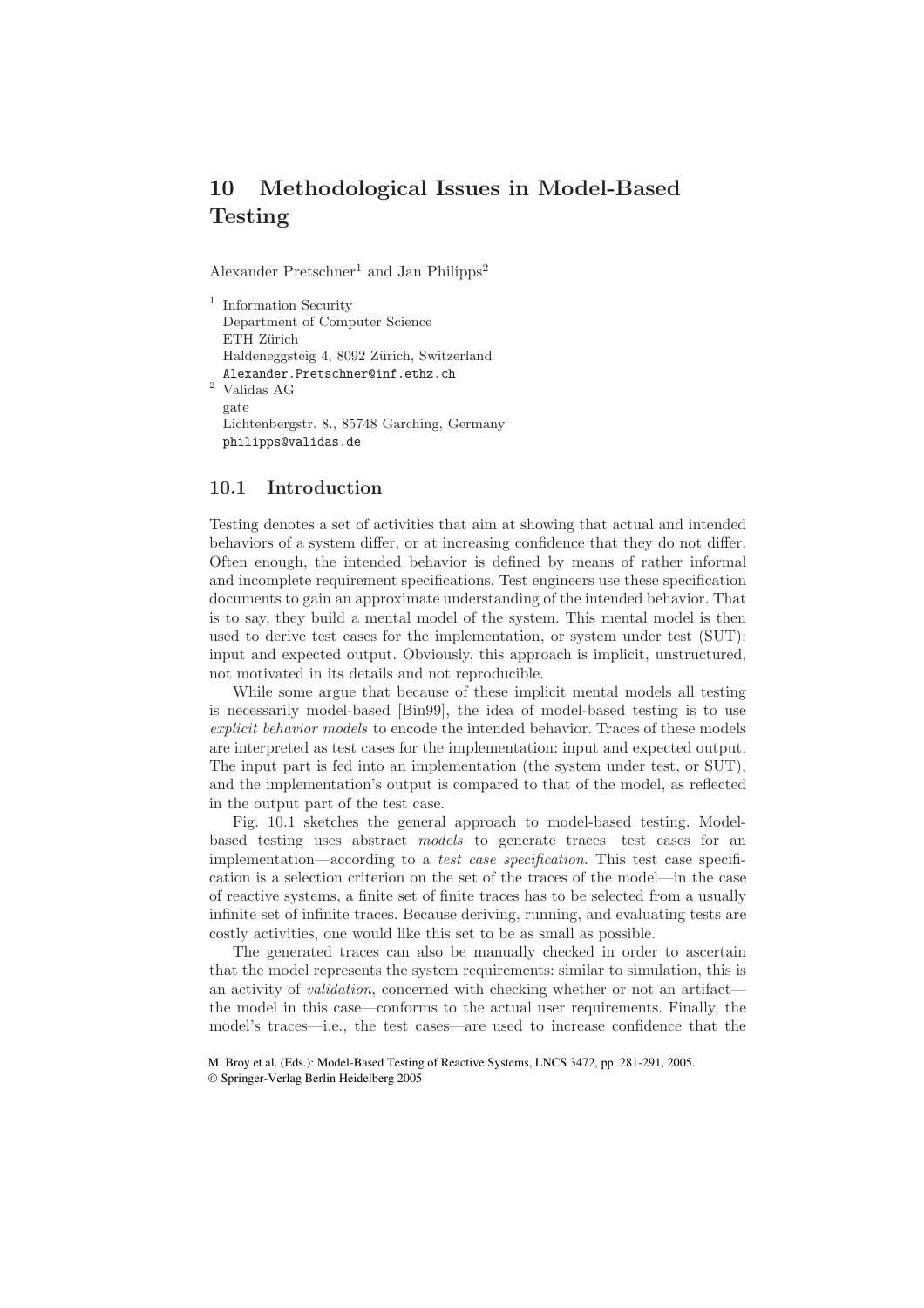

**Fig. 10.1.** Model-Based Testing

implementation corresponds to the model, or to prove that it does not. Testing is hence an activity of *verification*: the implementation is checked for correctness w.r.t. the model which can arguably be interpreted as a behavior specification, and which represents the formalized user requirements.

This approach immediately raises an array of difficult questions. The issues of test case specifications and generation technology are treated in Chapters 11 and 12 of this book, and are consequently not the subject of this chapter. Instead, we focus on the following two key questions.

- (1) Obviously, in the above approach, the model has to faithfully represent the user requirements, i.e., the intended behavior: it has to be valid. Why would one choose to build a costly model, validate it, derive tests and run them on a SUT rather than directly validate the SUT?
- (2) Because system and software construction occur—as any engineering activity—under high time and cost constraints, can we build a single model to generate both test cases and production code?

The first question is answered by requiring models to be more abstract, or "simpler", than the SUT. Because they are more abstract, they are easier to understand, validate, maintain, and more likely to be amenable to test case generation. The above approach to model-based testing is then modified as follows. The input part of a model's trace—the test case—is concretized  $(\gamma$  in the figure) before it is fed into the implementation. Conversely, the output of the SUT is abstracted ( $\alpha$  in the figure) before it is compared to the output of the model. Note that this approach incurs a cost: aspects of the SUT that were abstracted away can obviously not directly be tested on the grounds of the abstract model.

The second question will be answered by discussing different scenarios of model-based testing that regard different interleavings and flavors of building models and code. Roughly, it will turn out that some sort of redundancy is indispensable: choosing to derive both test cases and implementations from one single model requires one to precisely know what this means in terms of quality assurance: in this way, code generators and assumptions on the environment can be tested.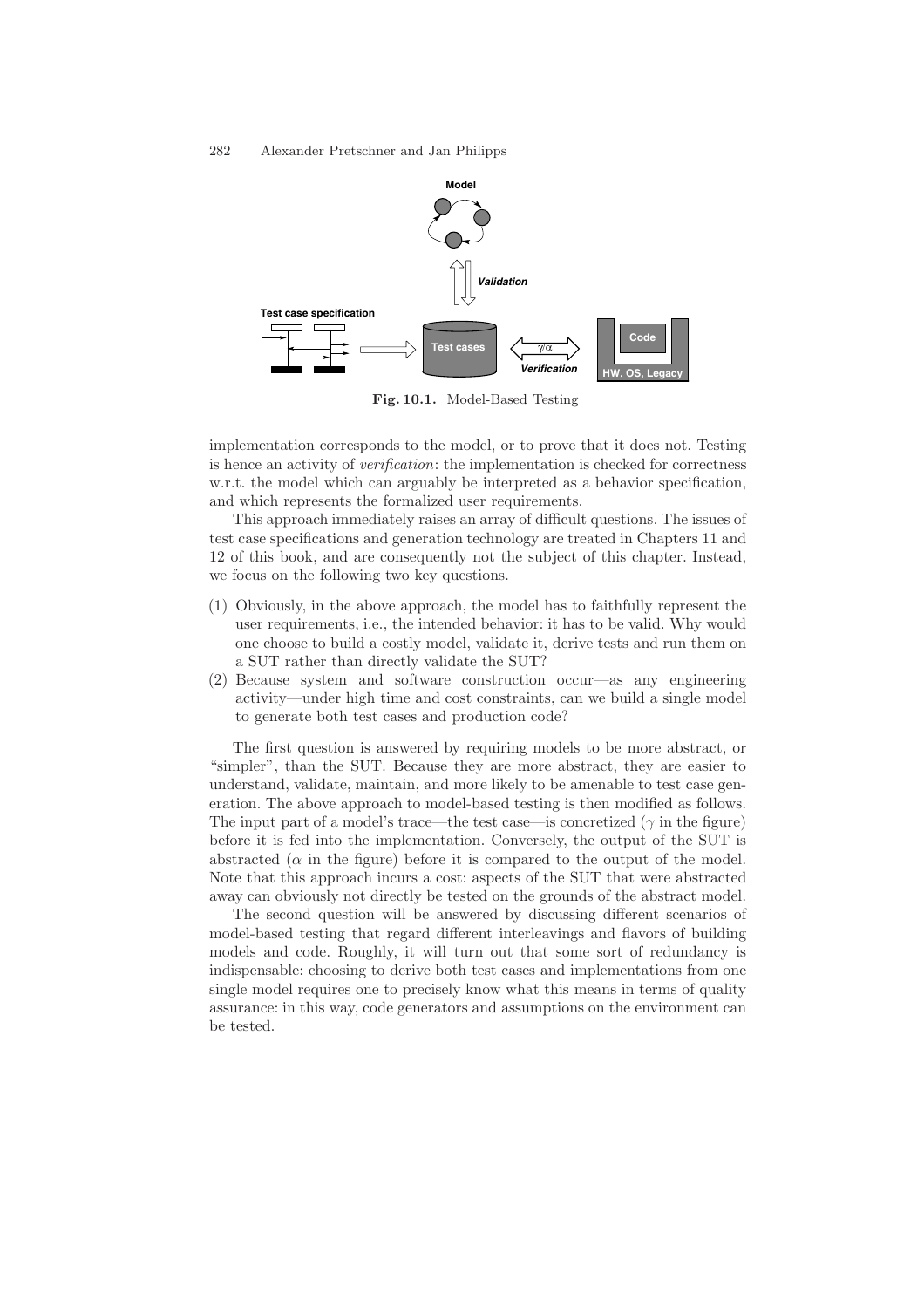One might argue that if the model has to be valid anyway, then we could generate code from it without any need for further testing. Unfortunately, this is no viable option in general. Since the SUT consists not only of a piece of code that is to be verified but also of an environment consisting of hardware, operating system, and legacy software components, it will always be necessary to dynamically execute the SUT. This is because the model contains assumptions on the environment, and these may or may not be justified.

#### **Overview**

The remainder of this chapter is organized as follows. Sec. 10.2 elaborates on the different levels of abstraction of models and implementations. In Sec. 10.3, we discuss several scenarios of model-based testing and shed light on how to interleave the development of models and of code. Sec. 10.4 concludes.

# **10.2 Abstraction**

Stachowiak identifies the following three fundamental characteristics of models [Sta73].

- Models are *mappings* from a concrete (the "original") into a more abstract (the "model") world;
- Models serve a specific *purpose*;
- Models are *simplifications*, in that they do not reflect all attributes of the the concrete world.

In this section, we take a look at the third point. There are two basic approaches to simplification: omission and encapsulation of details.

#### **10.2.1 Omission of Details**

When details are actually discarded, in the sense that no macro expansion mechanism can insert the missing information, then the resulting model is likely to be easier to understand. This is the basic idea behind development methodologies like stepwise refinement, where the level of abstraction is steadily decreased.  $1$ Specifications at higher levels of abstraction convey the fundamental ideas. As we have alluded to above, they cannot directly be used for testing, simply because they contain too little information. This is why we need driver components that, where necessary, insert missing information into the test cases.

The problem then obviously is which information to discard. That is true for all modeling tasks and, until building software becomes a true engineering discipline, remains a black art which is why we do not discuss it further here.

 $^1$  A similar scheme is also found in incremental approaches like Cleanroom [PTLP99] where the difference between two increments consists of one further component that is 100% finished.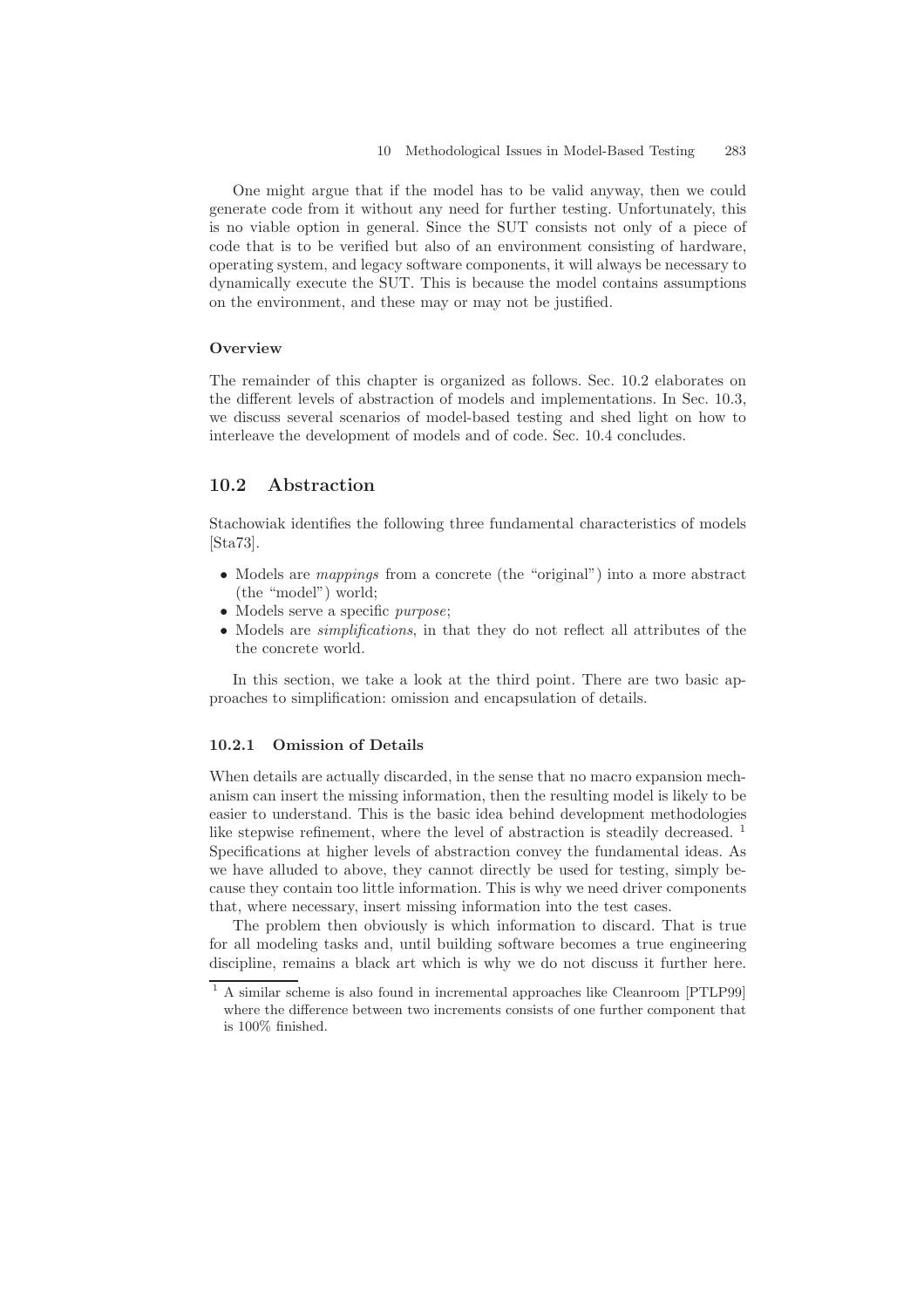In the literature, there are many examples of abstractions—and the necessary insertion of information by means of driver components—for model-based testing [PP04]. These are also discussed in Chap. 15.

This variant of simplification reflects one perspective on model-based development activities. Models are seen as a means to actually get rid of details deemed irrelevant. As mentioned above, no macro expansion mechanism can automatically insert them, simply because the information is given nowhere. Missing information can, in the context of stepwise refinement, for instance, be inserted by a human when this is considered necessary.

#### **10.2.2 Encapsulation of Details**

Details of a system (or of parts a system) can be also be referenced. Complexity is reduced by regarding the references, and not the content they stand for. This second kind of abstraction lets modeling languages appear as the natural extension of programming languages (note that we are talking about behavior models only). The underlying idea is to find ways to *encapsulate* details by means of libraries or language constructs.

Encapsulating the assembly of stack frames into function calls is an example, encapsulating a certain kind of error handling into exceptions is another. The Swing library provides abstractions for GUI constructs, and successes of CORBA and the J2EE architectures are, among many other things, due to the underlying encapsulation of access to communication infrastructures. The MDA takes these ideas even further. Leaving the domain of programming languages, this phenomenon can also be seen in the ISO/OSI communication stack where one layer relies on the services of a lower layer. The different layers of operating systems are a further prominent example.

What is common about these approaches is that basically, macro expansion is carried out at compile or run time. In the respective contexts, the involved information loss is considered to be irrelevant. These macros are not only useful, but they also restrict programmers' possibilities: stack frame assembly, for instance, can in general not be altered. Similarly, some modeling languages disallow arbitrary communications between components (via variables) when explicit connectors are specified. The good news is that while expressiveness—in a given domain—is restricted, the languages become, at least in theory, amenable to automatic analysis simply because of this restriction.

Of course, the two points of view on model-based development activities are not orthogonal. There is no problem with using a *modeling language* in order to very abstractly specify arbitrary systems. In the context of testing, the decision of which point of view to adopt is of utter importance. When models of the pure latter kind are taken into consideration, then they are likely to be specified at the same level of abstraction as the system that is to be tested. We then run into the above mentioned problem of having to validate a model that is as complex as the system under test.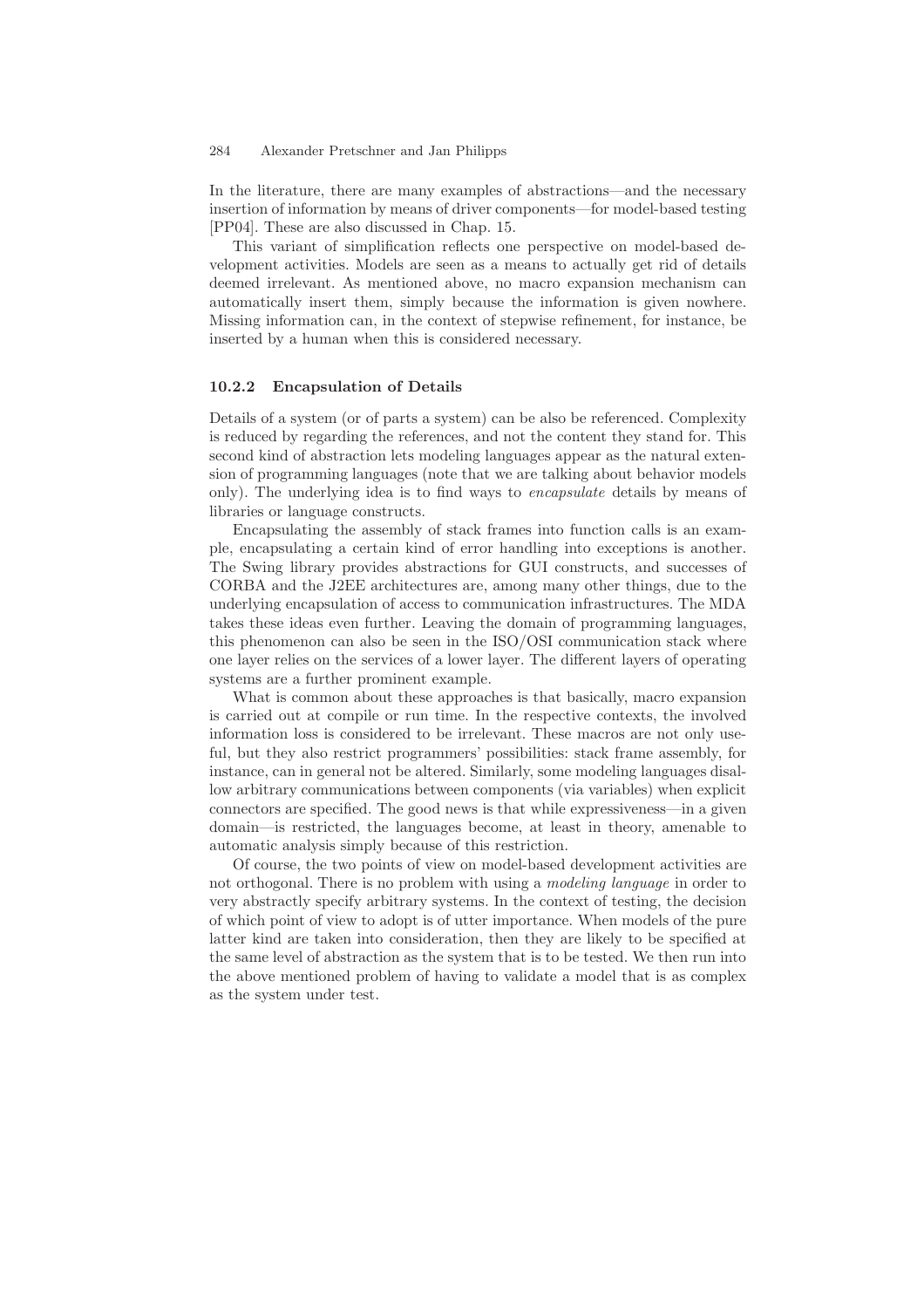

**Fig. 10.2.** Abstractions and concretizations. The general setting is depicted at the left; an example where  $\alpha$  and  $\gamma$  are defined via a configuration file is given at the right.

### **10.2.3 Concretization and Abstraction**

As argued above, with the possible exception of stress testing, it is methodologically indispensable that in terms of model-based testing, models are simplifications of the system under test. Consequently, test cases derived from the model can in general not be directly fed into the system. To adapt the test cases to the system, it is necessary to re-insert the information by means of *driver components*: <sup>2</sup> the input part *i* of a trace of the model—a test case—is concretized to the level of the implementation,  $\gamma(i)$ . In general, there will be many choices to select  $\gamma(i)$ , simply because the model is an abstraction. This choice is left to the test engineer, or a driver component that he or she has to write.

 $\gamma(i)$  is then fed into the implementation which reacts by outputting some  $o'$ . By construction,  $o'$  is not at the same level of abstraction as the output of the model, *o*. Unfortunately, we cannot in general use  $\gamma$  to compare  $\gamma$  (*o*) to *o'*. The reason is that as in the case of concretizing input, there are many candidates for  $\gamma$ ( $o$ ), and for comparing the system to the model, a random choice is not an option here.

The classical solution to this problem is to use an abstraction function,  $\alpha$ , instead. Since  $\alpha$  is an abstraction function, it itself involves a loss of information. Provided we have chosen  $\gamma$  and  $\alpha$  adequately, we can now apply  $\alpha$  to the system's output and compare the resulting value  $\alpha$ (*o'*) to the model's output. If  $\alpha$ (*o'*) equals *o*, then the test case passes, otherwise it fails. In the driver component, this is usually implemented as follows: it is checked whether or not the implementation's output is a member of the set of possible implementation outputs that correspond to the model's output (of course, in non-deterministic settings it might possible to assign a verdict only after applying an entire sequence of stimuli to the SUT).

The idea is depicted in Fig. 10.2, left. Note that the general idea with pairs of abstraction/concretization mappings is crucial to many formally founded ap-

<sup>&</sup>lt;sup>2</sup> Of course, this concretization may also be performed in a component different from the driver.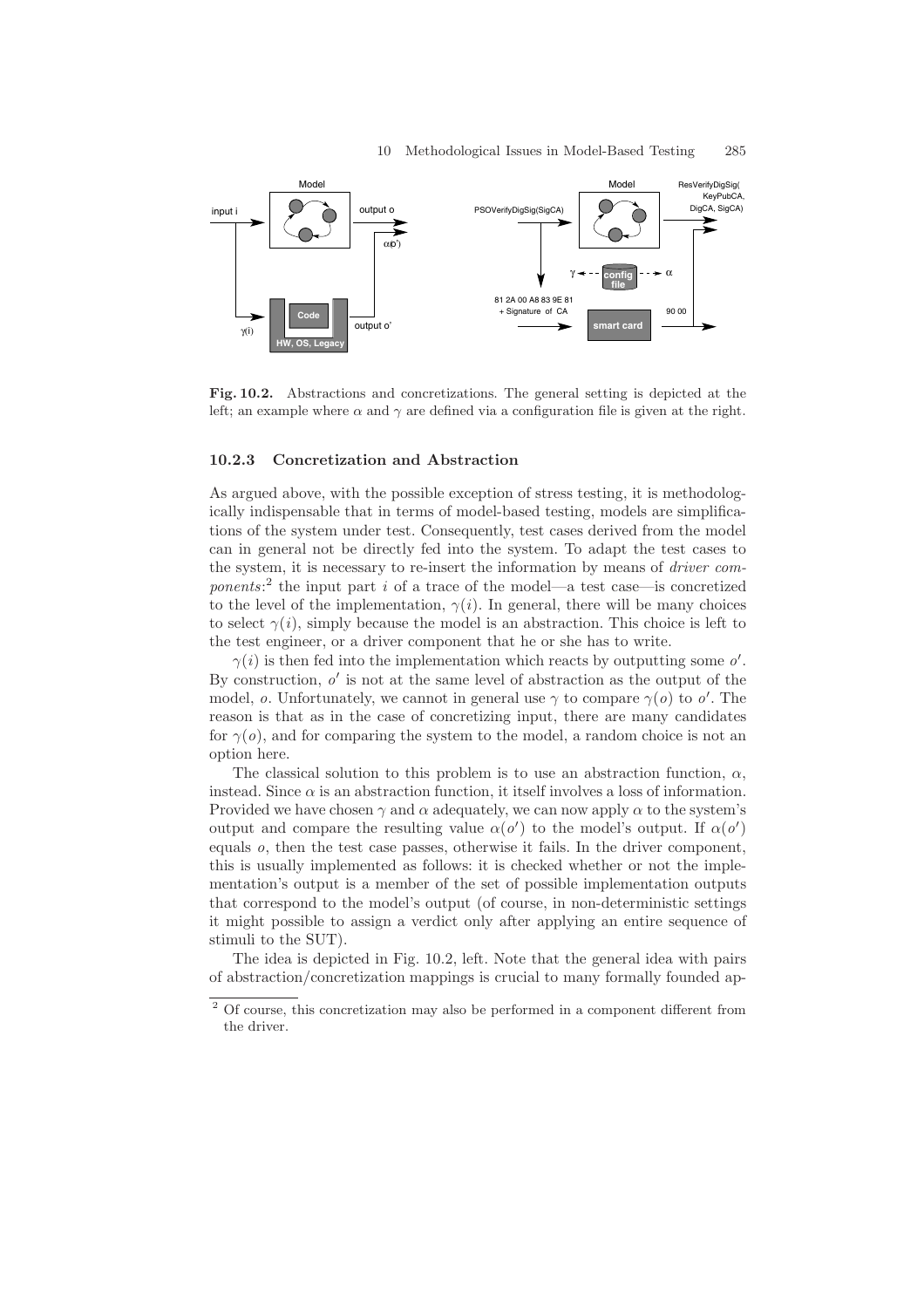proaches to systems engineering that work with different levels of abstraction [BS01b].

*Example.* As an example, consider Fig. 10.2, right. It is part of a case study in the field of smart card testing  $[PPS^+03]$ . The example shows a case where the verification of digital signatures should be checked. In order to keep the size of the model manageable, the respective crypto algorithms are not implemented in the model—testing the crypto algorithms in themselves was considered a different task. Instead, the model outputs an abstract value with a set of parameters when it is asked to verify a signature. By means of a configuration file—which is part of the driver component—, the (abstract) command and its parameters are concretized and applied to the actual smart card. It responds 90 00 which basically indicates that everything is alright. This value is then augmented with additional information from the configuration file, e.g., certificates and keys, and abstracted. Finally, it is compared to the output of the model.

Further examples for different abstractions are given in Chap. 15.

## **10.3 Scenarios of Model-Based Testing**

Model-based testing is not the only use of models in software engineering. More common is the constructive use of behavior models for code generation. In this section we discuss four scenarios that concern the interplay of models used for test case generation and code generation. The first scenario concerns the process of having one model for both code and test case generation. The second and third scenarios concern the process of building a model after the system it is supposed to represent; here we distinguish between manual and automatic modeling. The last scenario discusses the situation where two distinct models are built.

#### **10.3.1 Common Model**

In this scenario, a common model is used for both code generation and test case generation (Fig. 10.3).



**Fig. 10.3.** One model is used for both code and test case generation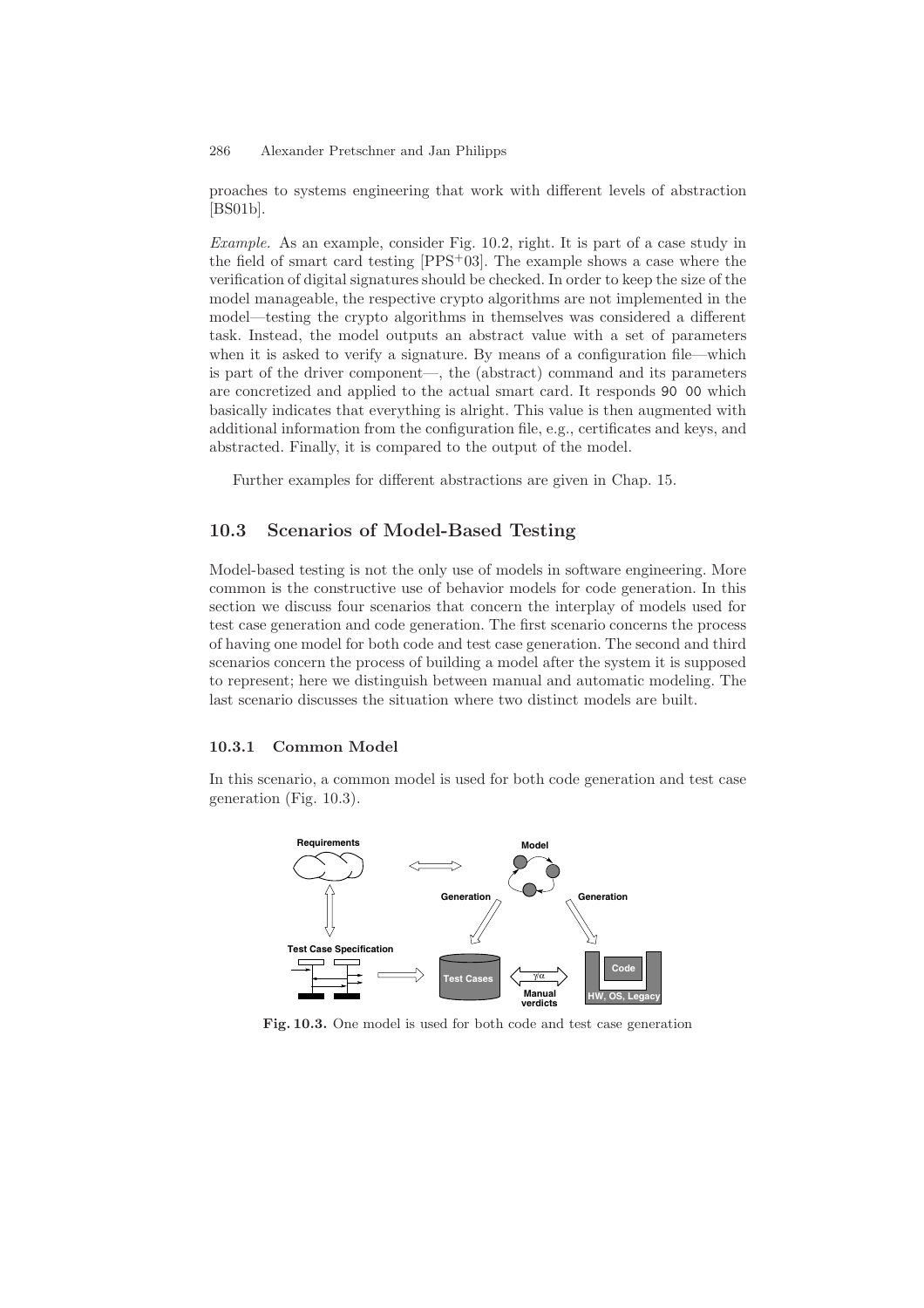Testing always involves some kind of redundancy: the intended and the actual behaviors. When a single model for both code generation and test case generation chosen, this redundancy is lacking. In a sense, the code (or model) would be tested against itself. This is why no automatic verdicts are possible.

On the other hand, what can be automatically tested are the code generator and environment assumptions that are explicitly given, or implicitly encoded in the model. This can be regarded as problematic or not. In case the code generator works correctly and the model is valid, which is what we have presupposed, tests of the adequacy of environment assumptions are the only task necessary to ensure a proper functioning of the actual (sub-)system. This is where formal verification technology and testing seem to smoothly blend: formal verification of the model is done to make sure the model does what it is supposed to. Possibly inadequate environment assumptions can be identified when (selected) traces of the model are compared to traces of the system. Note that this adds a slightly different flavor to our current understanding of model-based testing. Rather than testing a system, we are now checking the adequacy of environment assumptions. This is likely to be influential w.r.t. the choice of test cases.

Depending on which parts of a model are used for which purpose, this scenario usually restricts the possible abstractions to those that involve a loss of information that can be coped with by means of macro expansion (Sec. 10.2).

#### **10.3.2 Automatic Model Extraction**

Our second scenario is concerned with extracting models from an existing system (Fig. 10.4). The process of building the system is conventional: somehow, a specification is built, and then the system is hand coded. Once the system is built, one creates a model manually or automatically, and this model is then used for test case generation.



**Fig. 10.4.** A model is automatically extracted from code

Automatically extracting abstractions from code or more concrete models is a rather active branch of computer science [Hol01, GS97, SA99] which we will not discuss here. The abstractions should be created in a way such that at least some—and identifiable—statements about them should carry over to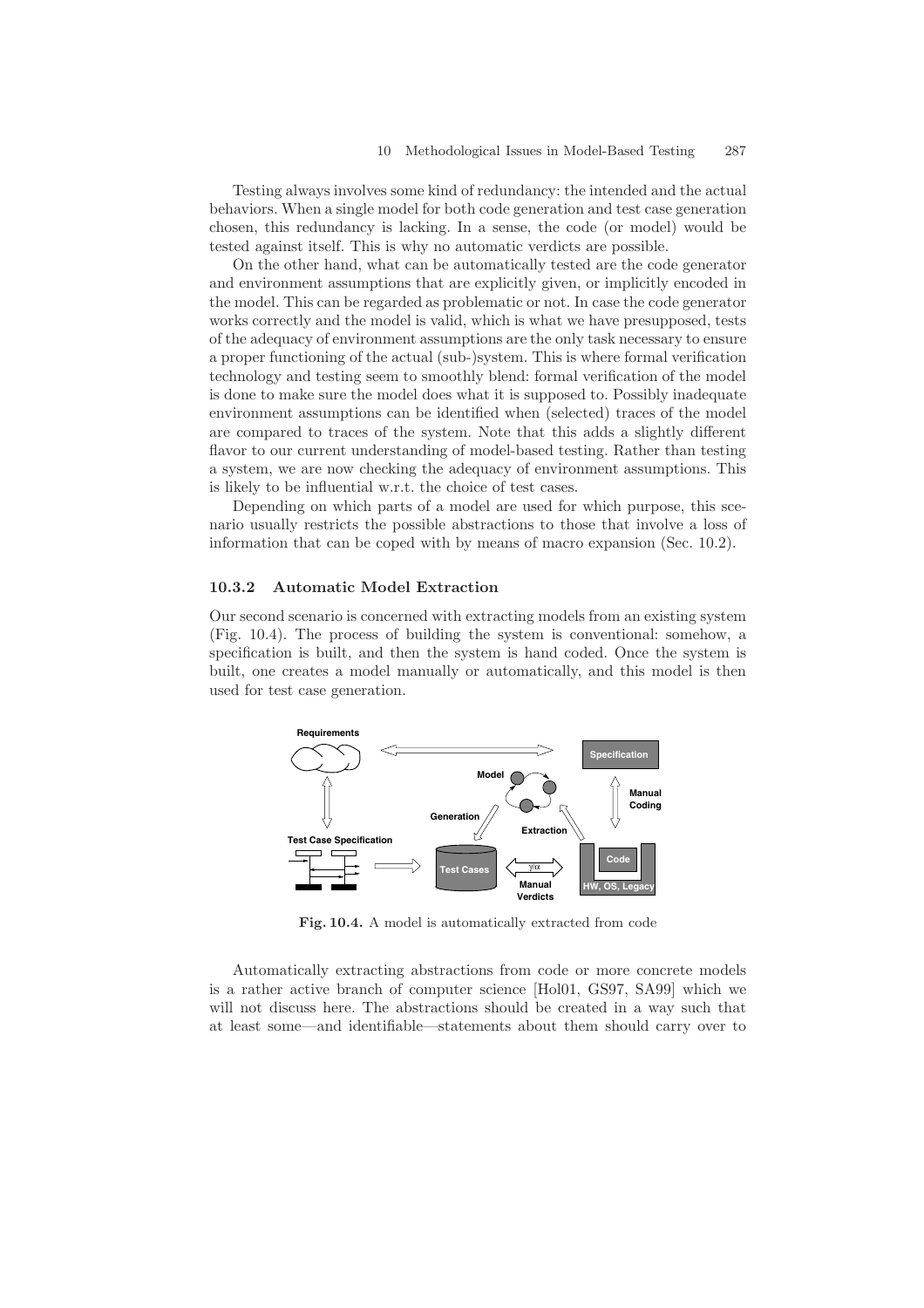the more concrete artifact. In the context of testing, it is important to notice that we run into the same problem of not having any redundancy as above. The consequence is that automatic verdicts make statements only about assumptions in the automatic process of abstraction.

Abstractions are bound to a given purpose [Sta73]. Automatic abstraction must hence be performed with a given goal in mind. It is likely that for test case generation, fully automatic abstraction is not possible but that test engineers must provide the abstraction mechanism with domain and application specific knowledge.

#### **10.3.3 Manual Modeling**

A further possibility consists of manually building the model for test case generation, while the system is again built on top of a different specification (Fig. 10.5). Depending on how close the interaction between the responsibles for specification and model is, there will in general be the redundancy that is required for automatically assigning verdicts.



**Fig. 10.5.** A model is built only for testing purposes

This approach also reflects the situation where building the specification and implementing a system are not necessarily performed by the same organization. For instance, this is often the case in the automotive industry where OEMs assemble devices from different suppliers. Obviously, the OEMs are interested in making sure that the supplied systems conform to the specification.

As an aside, combinations of this scenario and that of the last subsection typically arise when test case generation technology is to be assessed (a recent survey contains some examples [PP04]). Doing so, however, is problematic in that testing is only performed when the system has, in large parts, already been built.

#### **10.3.4 Separate Models**

Finally, a last scenario is noteworthy that involves having two redundant and distinct models, one for test case generation, and one for code generation (Fig. 10.6).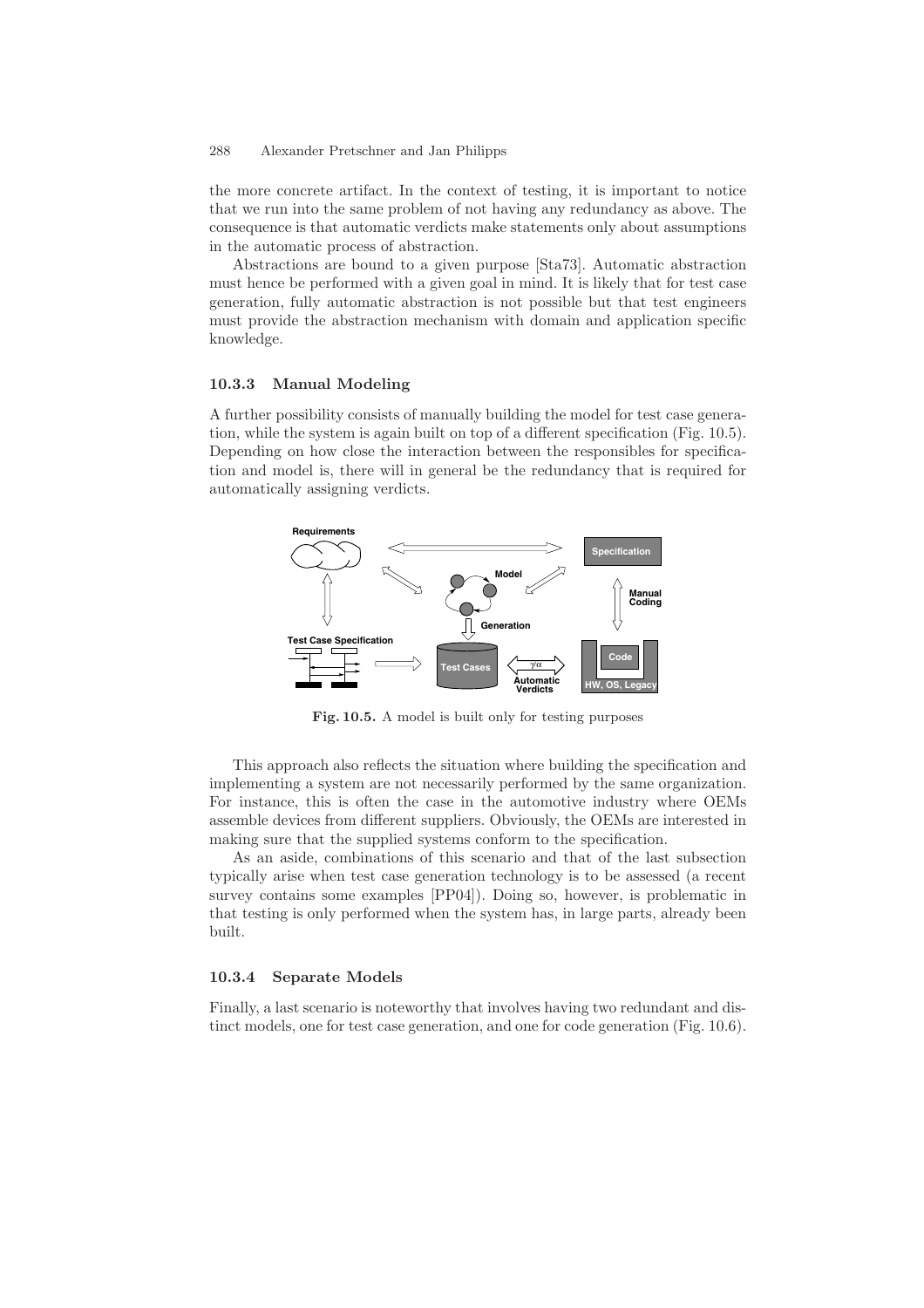This approach allows one to have automatic verdicts. The model for development may be as abstract as desired when the requirement for automatic code generation is dropped.



**Fig. 10.6.** Two models

#### **10.3.5 Interleaving**

Except for the last scenario, the above scenarios share the commonality that there is no real interaction between the development processes of the models and that of the code. In iterative development processes with ever changing requirements, this seems unrealistic. With suitable definitions of what an increment is, it is of course possible to interleave the development of two models, or to interleave the development of a model and some code. Of course, this is likely to involve some overhead. We will not discuss this issue any further here since that has been done elsewhere [PLP03] with considerations of the role of regression testing and of compositional testing [Pre03].

#### **10.3.6 Summary**

Automatic code generation from models boils down to perceiving models as possibly executable artifacts written in a very high-level programming language. This goes well beyond the use of models for analytical purposes only where, again, it is widely accepted that while it might be too expensive, modeling in itself usually reveals many errors. Currently, the embedded systems industry expresses a high degree of interest in these concepts.

We have shown that one must be careful in ensuring redundancy when models are used for testing and code generation. Models for the further can involve both flavors of simplification that we identified in Sec. 10.2, namely the one where information is encapsulated, and the one where information is deliberately dropped. Models for the latter can obviously only involve encapsulation of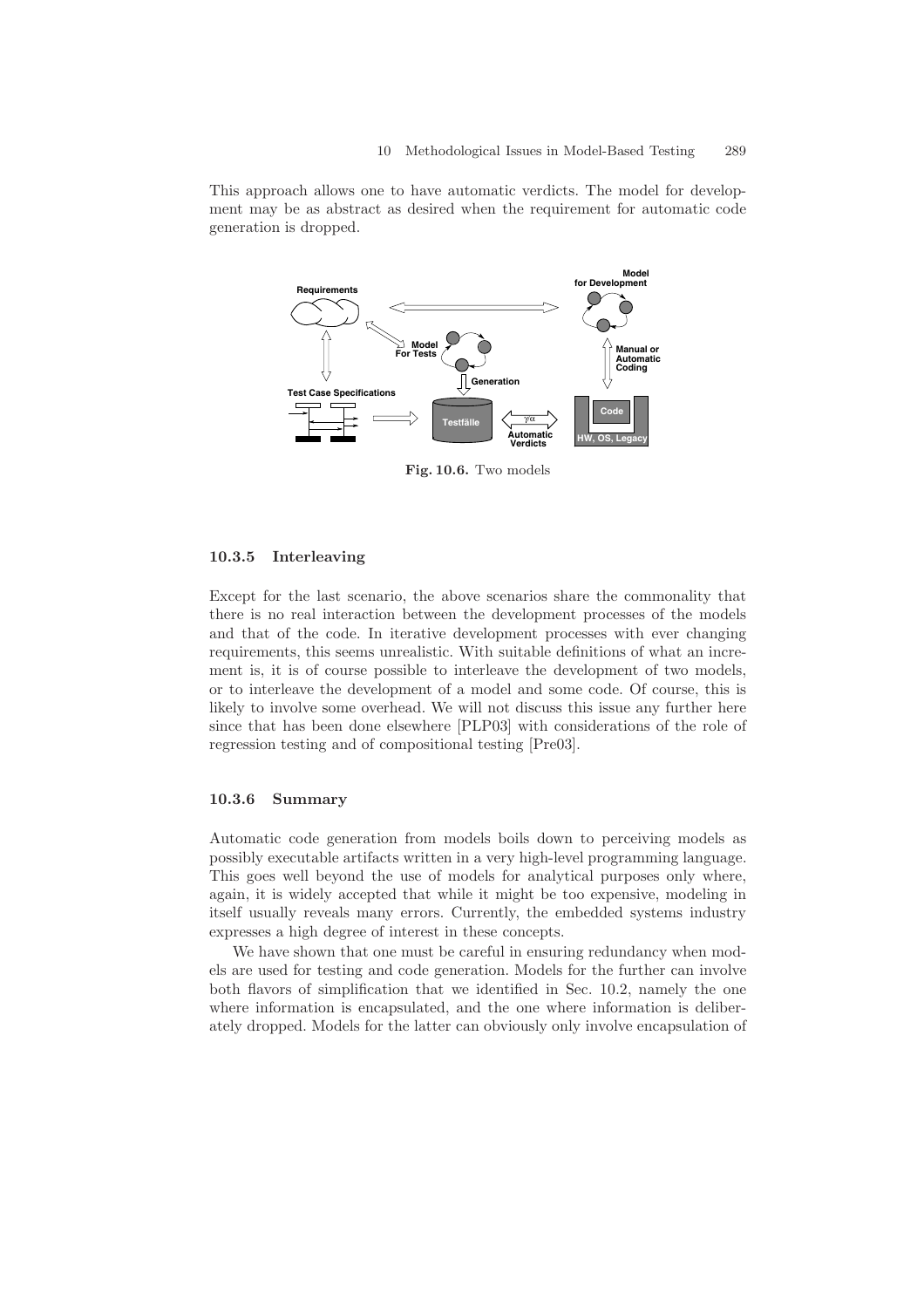details.<sup>3</sup> We consider a thorough discussion of when the use of models for code generation is likely to pay off utterly important but beyond the scope of this paper. Briefly, we see a separation of concerns, multiple views, and restriction as key success factors of modeling languages [SPHP02]. The following captures the essence of the four scenarios and provides a prudent assessment.

- Our first scenario considered one model as the basis for code and tests. This is problematic w.r.t. redundancy issues and a restriction to abstractions that boil down to macros. Code generators and environment assumptions can be checked.
- The second scenario discussed the automatic or manual extraction of abstractions (beyond its technical feasibility). Because there is no redundancy either, the consequences are similar to those of the first scenario.
- The third scenario discussed the use of dedicated models for test case generation only. Because there is redundancy w.r.t. a manually implemented systems and because of the possibility of applying simplifications in the sense of actually losing information, this scenario appears promising. This is without any considerations of whether or not it is economic to use such models. We will come back to this question in the conclusion in Sec. 10.4.
- Finally, the fourth scenario considered the use of two independent models, one for test case generation, and one for development. The latter model may or may not be used for the automatic generation of code. This scenario seems to be optimal in that it combines the—not yet empirically verified advantages of model-based testing and model-based development. Clearly, this approach is the most expensive one.

# **10.4 Conclusion**

In this brief overview chapter, we have discussed the role of models in the context of testing. Some emphasis was put on a discussion on the methodological need for different abstraction levels of models and implementations. The basic argument is that the effort to manually validate an SUT—checking whether or not it corresponds to the usually informal requirements—must find itself below the effort necessary to build the model, validate the model, and derive test cases from it. Abstract models are easier to understand than very concrete artifacts. On the other hand, abstraction incurs a cost: aspects that were abstracted can usually not be tested. We discussed the role of driver components that, to a certain extent, can re-introduce the missing information.

A further focus of this article is on different scenarios of model-based testing. We have discussed the role of redundancy and the problematics of generating both tests and production code from one single model.

<sup>3</sup> When they focus on certain parts of a system only, then this clearly is a loss of information. However, code can obviously only be generated for those parts that have been modeled.